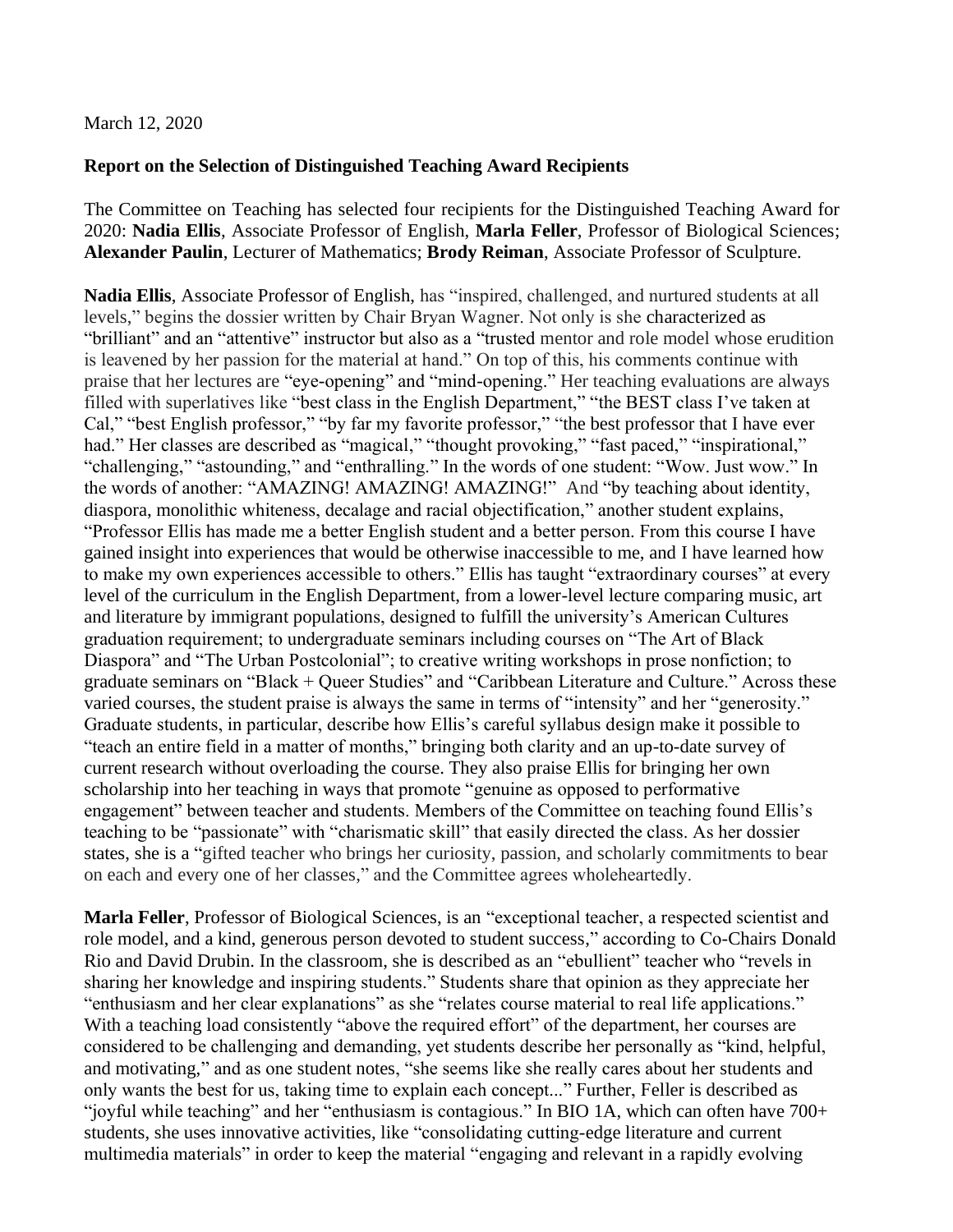field." The BIO 1A students "really enjoyed how often she incorporated NPR interviews and segments to show real-world applications of the things we are learning." These students feel her presentation of "engaging lectures through her visuals and videos [make] use of multisensory learning," enabling them to better comprehend dense material. In addition to Feller's multifaceted teaching experience, she is also a leader in curriculum development and revitalization, helping to keep learning opportunities relevant for students at all levels. She has not only "reinvigorated all **BIO 1A** lecture slides and notes and modernized the lectures by incorporating multimedia clips to embellish fundamental concepts" but also "advocated for and led the redesign and update of several labs. Fuller also excels at research mentoring where she works hard to *"*make students not just knowledge consumers, but knowledge *contributors*." To this point, she has advised many undergraduate researchers in her lab, several of whom were recipients of MCB awards for outstanding, noteworthy work done in her lab. With her graduate trainees, her advice to "present themselves professionally, execute their research methodically, and communicate their work effectively so they will have successful scientific careers" resulted in Feller being recognized as a UCB Distinguished Faculty Mentor Award in 2018. Members of the Committee on Teaching found her teaching during classroom observation to be "energetic" and to demonstrate complete command of the class, yet lively as she imbued "pop culture references" into her lectures that made the material relatable. She has already been recognized by MCB with an 'Excellence in Teaching Award.' The Committee on Teaching is very pleased to recognize her with the campus's Distinguished Teaching Award.

**Alexander Paulin**, Lecturer in Mathematics, is "among the very best instructors" on the Berkeley campus, states Chair Michael Hutchings, and "stands out" among a group of "very talented instructors" who have the difficult job of teaching calculus to freshmen, described as an "extraordinarily difficult pedagogical challenge." With enrollments that often exceed 600 students, who represent quite varied levels of preparation, Dr. Paulin is always prepared for the challenge and has an average teaching evaluation score of 6.3, far above the averages of ladder rank faculty in his department. As one colleague states, "clarity and organization" are musts, but Paulin goes on also to "teach on multiple levels, communicating basic computational skills, problem-solving strategy, theory, conceptual thinking, a scientific attitude, connections between mathematical machinery and applications, and on and on," and to do so with skill and composure. His students claim that his lectures are always "easy to follow" and that he "clearly puts a lot of effort into making sure we understand concepts." Students also state that Dr. Paulin excels in providing many resources outside of the classroom such as online lectures and practice exams and that his "lecture notes and video would be promptly posted" after every class." One student claimed that he thinks Paulin was the "only professor I have ever had who held office hours every day to help students," and another stated, "I have never met a teacher who is so willing to give up his time to teach his students (I mean like 10 hrs. of office hours a week is insane)." Dr. Paulin's office hours are indeed held every day for two hours, when he typically sees 50+ students participating. This is also an extension of his classroom management and GSI support, which requires coordination of 20+ GSIs for each course. Members of the Committee on Teaching found his classes were "fluid in style" and perfectly choreographed and that the material was "engaging, fun, and inspiring." A frequent student comment is that "Professor Paulin is the best professor I have had here at Berkeley"; the Committee agrees that he is one of our campus's pedagogical luminaries.

**Brody Reiman**, Associate Professor of Sculpture, teaches courses that Chair Greg Niemeyer says "stand out as exceptional" in a department that typically earns good student evaluations. Not only does she stand out in her studio classes, he continues, but she is a "prolific artist whose creative research continually reinvents the Americana Landscape painting," and her students "benefit from